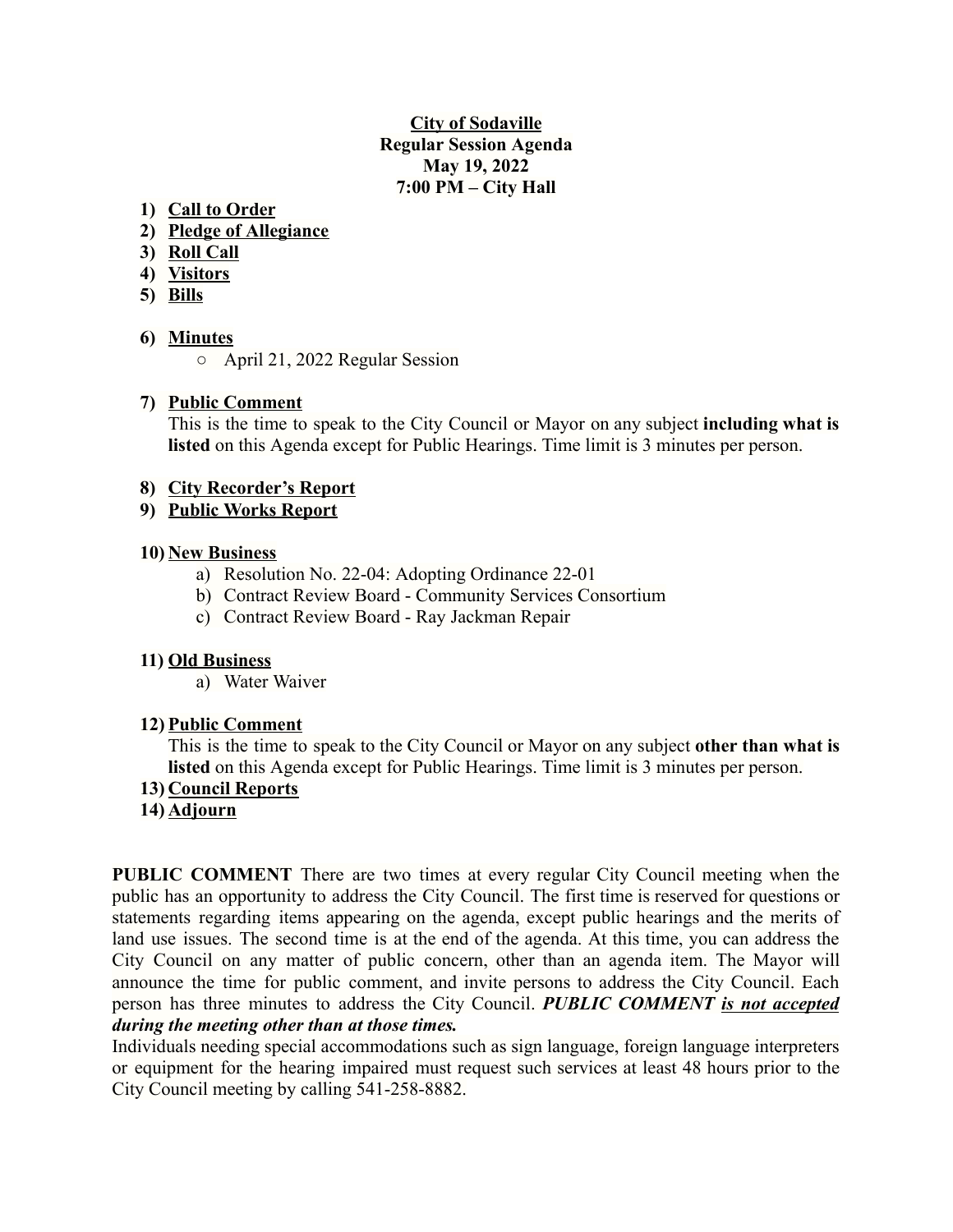## **8. City Recorder's Report**

#### **Finance Update**

The Finance Update is in the Council Packet. The bulk of work in the office has focused on writing the budget and preparing for the next fiscal year. We met State requirements to hold the Budget Committee meeting on May 25th at 6:00PM. Assuming that the Committee approves the Budget, the Council should be prepared to adopt the Budget at the June regular session.

The \$60,000 check from the Department of Administrative Services for SB 5561 funds arrived and was deposited on May 12. The check for the water meter install project will be signed on May 19.

#### **City Ordinance Organization**

It is imperative that City officials, especially staff, are familiar with existing ordinances currently enforced so that we are providing services established by the people through their elected Council as well as avoiding liability for improperly administering ordinances. I have dedicated regular time to transcribing existing City ordinances and placing them on a website where they can easily be read by members of the public. Ordinances that have been abolished are not transcribed; their replacement ordinances are instead noted on this website. Once all current ordinances have been transcribed, the City will need to review them and undertake a legal review with older ordinances to ensure compliance with state law. For example, the Council's procurement ordinance was adopted in 1994 and has not been amended since, resulting in nearly 30 years of noncompliance with statutory changes.

It is also recommended that ordinances be organized in numbered chapters based on topic; currently, ordinances are organized solely by the year they were passed. For example, ordinances passed in 1982 deal with changes to the Urban Growth Boundary, street vacation policy, state revenue sharing, zoning and development, water service, fees, and Council rules.

#### **Other Updates**

The City will purchase new state and US flags that have been flown over the Oregon State Capitol. The City will receive certificates certifying their authenticity addressed to Mayor Perry.

I toured the Lebanon Area Radio Enthusiasts (LARES) operation at the Lebanon hospital with Public Works Director Burns on May 14. We learned more about the telecommunications backend that will help provide local continuity of government options in the event of a natural disaster.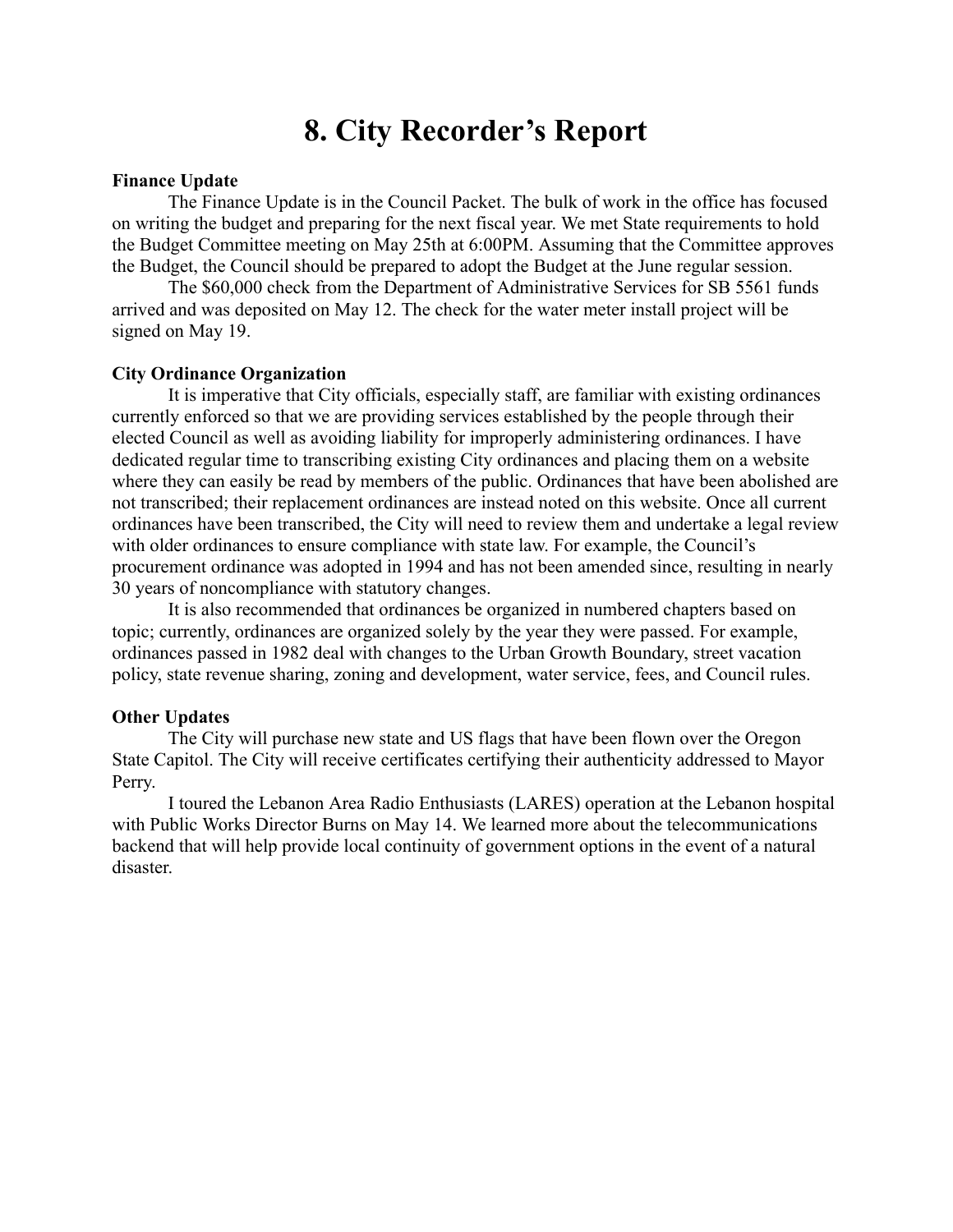# **9. Public Works Report**

## **Water**

| The city's wells produced | 522546.34 gallons.       |           |
|---------------------------|--------------------------|-----------|
| The city trucked in       | $\underline{0}$ gallons. |           |
| Reservoir $+$ -           | $\underline{0}$ gallons  |           |
| The city sold             | 477850 gallons           |           |
| Difference of             | 44696.34 gallons.        | $-8.55\%$ |

The City requested bids for hauling water for 2022. Three local companies were contacted as well as city web site posting. Two companies responded only one in the time requested.

Radio read meters to be installed May 19 and 20

New PLC conversation.

## **Parks**

Vegetation is and has been cut down between rain showers

Tree feller came and looked at trees in the parks

There has been a request to put in a put-put disc golf course in the parks.

### **Streets**

Tree removed from Vine and Park. With help from the Perry's and their equipment.

### **Misc.**

On call phone please try to charge over night on Sundays. It is hard to use it and do city business with less than 10% charge.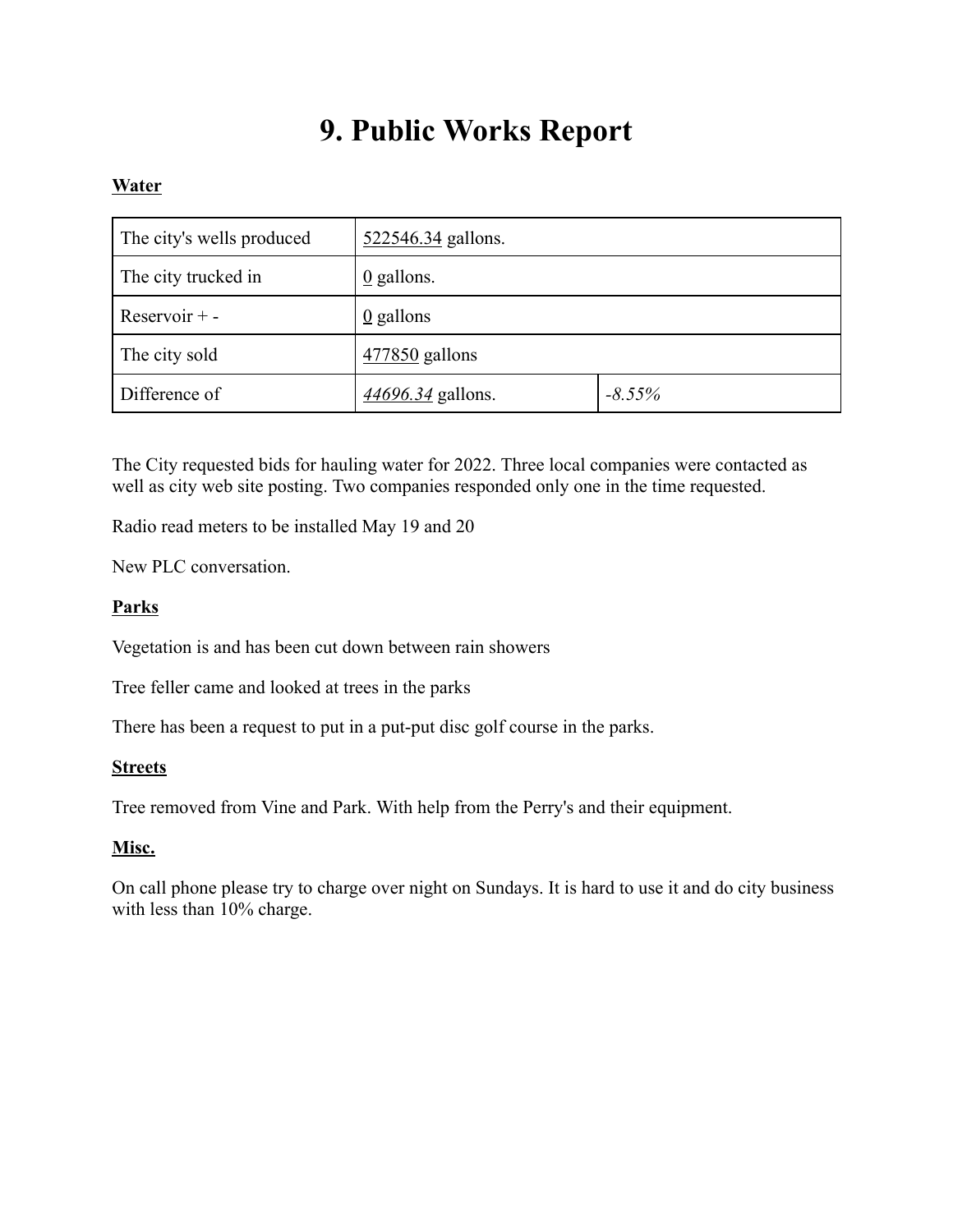# **10.a. Resolution No. 22-04 Adopting Ordinance 22-01**

#### **Staff Summary**

The City Council is initiating an amendment to Ordinance 19-02, the City of Sodaville Zoning and Development Ordinance. Amendments include properly incorporating Section 4.032 as Section 3.108; revising amendment notification requirements to reflect the composition of the current Ordinance; and amending Section 3.108 (formerly Section 4.032) to include additional extension requests due to emergencies and economic hardship.

Suggested Motion: *I move to adopt Resolution 22-03*.

#### **Resolution 22-03**

#### **A RESOLUTION ADOPTING ORDINANCE 22-01**

Whereas the Sodaville City Council initiated an amendment to Ordinance 19-02 the City of Sodaville Zoning and Development Ordinance,

Resolved, the City Council Adopts Resolution 22-03 to adopt Ordinance 22-01 Amending Ordinance 19-02.

#### **Ordinance 22-01**

#### THE CITY OF SODAVILLE ORDAINS AS FOLLOWS:

Section 3.107.03.A. of Ordinance 19-02 is amended as follows:

A. Notice of Hearing. Notice of time and place of the public hearing before the City Council shall be as specified in Sections 8.045 and 8.046 **the City Charter**.

Section 4.032 (Temporary use of a Recreation Vehicle as a Dwelling While a Permanent Residence is Being Constructed) of Ordinance 19-02 is amended to have the new Section number *3.108*.

The newly renumbered *Section 3.108.* shall be amended as follows:

A. An application for the temporary use of a recreation vehicle as a dwelling while a permanent residence is being constructed shall be filed with the City Administrator at the time of a request for a building permit or manufactured home placement permit for the permanent residence, or at a subsequent date. A filing fee shall accompany an application for the temporary use. The filing fee shall be in accordance with a fee schedule resolution adopted by Ordinance #11-07 **17-01** of the City of Sodaville City Council. Action to approve or deny the application shall be made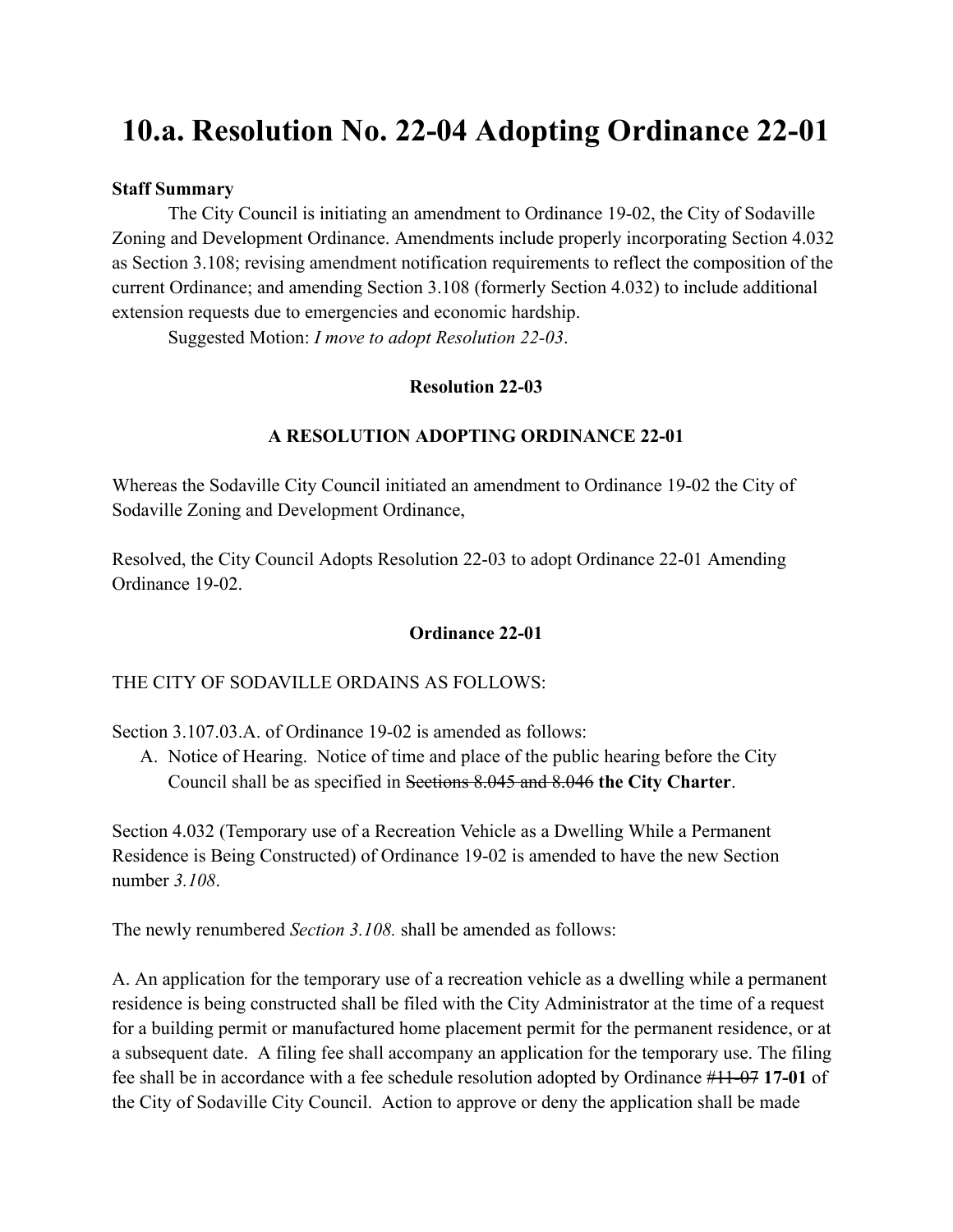either by the City Council or by the City Administrator **City Recorder** with notification of such decision to be submitted to the City Council.

B. The initial permit for temporary occupancy for the recreation vehicle shall remain in effect for no longer than six (6) months. If the permanent dwelling or manufactured home has not been completed within the six (6)-month time period, the City Council may consider a request for extension of the time period for an additional period, not to exceed six (6) months. Additional six (6)-month time extensions may be granted. However, final occupancy of the permanent dwelling or manufactured home shall occur within two (2) years from the time the temporary occupancy permit was first issued and the temporary occupancy shall cease as outlined in Section 4.032. **3.108**(d). **The City Council may consider additional 6-month extension requests if completion of the construction of a dwelling is prevented due to a natural disaster or other incident that results in a national, state, or local declaration of emergency that is ongoing upon submittal of the extension request, or occurred within the previous 12 months prior to the submittal of the original request for temporary use of a recreation vehicle as a dwelling.**

C. At the end of each six (6)-month time period after the permit for temporary use has been approved and before the permanent dwelling has been completed and occupied, the applicant for the permanent building permit shall demonstrate progress in completion of the permanent dwelling. This shall be accomplished through submittal of a permit extension request as outlined in Section 4.032. **3.108**(b) and by the submittal of a written report to the City Council showing the current progress of the project, and any problems involved in completion of the project. The City Council shall review and approve the extension request and report and may attach any conditions of approval.

D. When the permanent dwelling is completed and ready for occupancy, or at the end of the time period for temporary occupancy of the recreation vehicle, the temporary occupancy shall cease and evidence of discontinued use of the recreation vehicle shall be provided to the city. All utility hookups shall be terminated. The recreation vehicle shall either be removed from the property or stored on site in such a manner that it cannot be reoccupied on the property.

E. A recreation vehicle which is used as a temporary residence in accordance with this section shall either be self-contained or connected to the on-site disposal system, and connected to the City Water system. Current license and registration must be maintained on the recreation vehicle.

F. If the temporary occupancy recreation vehicle is to be replaced on the property by another temporary occupancy recreation vehicle, the replacement recreation vehicle shall be reviewed and approved by the City Council prior to placement.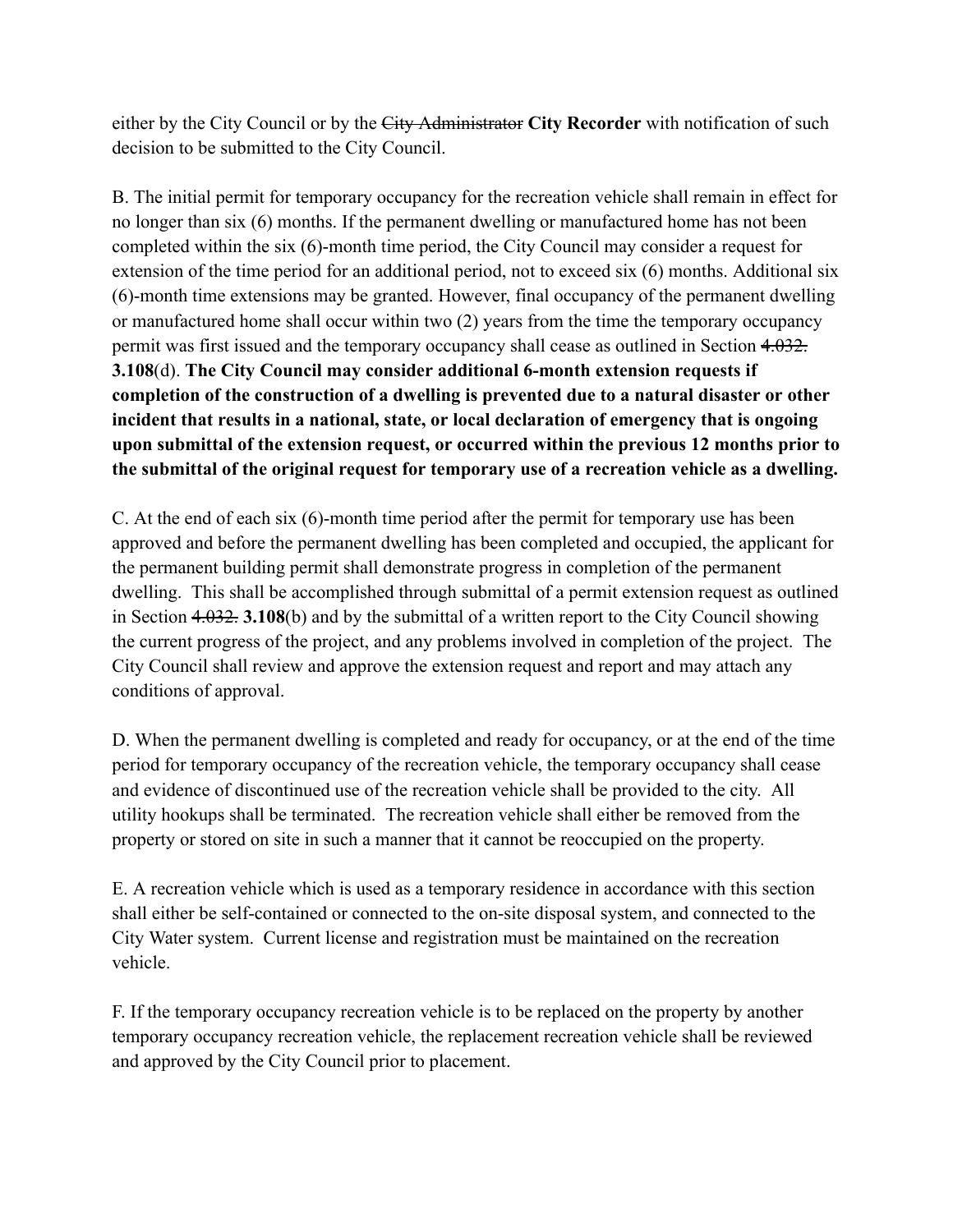Section 3.109 shall be created as follows:

**3.109 Temporary use of a Recreation Vehicle as a Dwelling Due to Economic Hardship.. A recreation vehicle may be placed on a lot while its occupant(s) are experiencing economic hardship, subject to the provisions of this section.**

**A. An notification of the temporary use of a recreation vehicle as a dwelling due to economic hardship shall be filed with the City Recorder upon the first business day the recreation vehicle is used for this purpose. If after 30 days the occupant(s) project that they will remain on the property, an application for the temporary use of a recreation vehicle as a dwelling due to economic hardship shall be filed with the City Recorder on the 31st day of occupation or the next business day.**

**The filing fee shall be in accordance with a fee schedule resolution for Temporary use of a Recreation Vehicle as a Dwelling While a Permanent Residence is Being Constructed as adopted by Ordinance 17-01 of the City of Sodaville City Council. Action to approve or deny the application shall be made either by the City Council with notification of such decision to be submitted to the City Council.**

**B. The initial permit for temporary occupancy for the recreation vehicle shall remain in effect for no longer than six (6) months. If the economic hardship is not mitigated to the extent that the occupant(s) obtain alternative housing within the six (6)-month time period, the City Council may consider a request for extension of the time period for an additional period, not to exceed six (6) months. Additional six (6)-month time extensions may be granted. However, final occupancy of the recreation vehicle shall cease within two (2) years from the time the temporary occupancy permit was first issued and the temporary occupancy shall cease as outlined in Section 3.109.D.**

**C. At the end of each six (6)-month time period after the permit for temporary use has been approved and before the permanent dwelling has been completed and occupied, the applicant for the temporary use of a recreation vehicle as a dwelling due to economic hardship shall demonstrate economic hardship in finding alternative housing. This shall be accomplished through submittal of a permit extension request as outlined in Section 3.109.B. and by the submittal of a written report to the City Council showing the current progress of the project, and any problems involved in completion of the project. The City Council shall review and approve the extension request and report and may attach any conditions of approval.**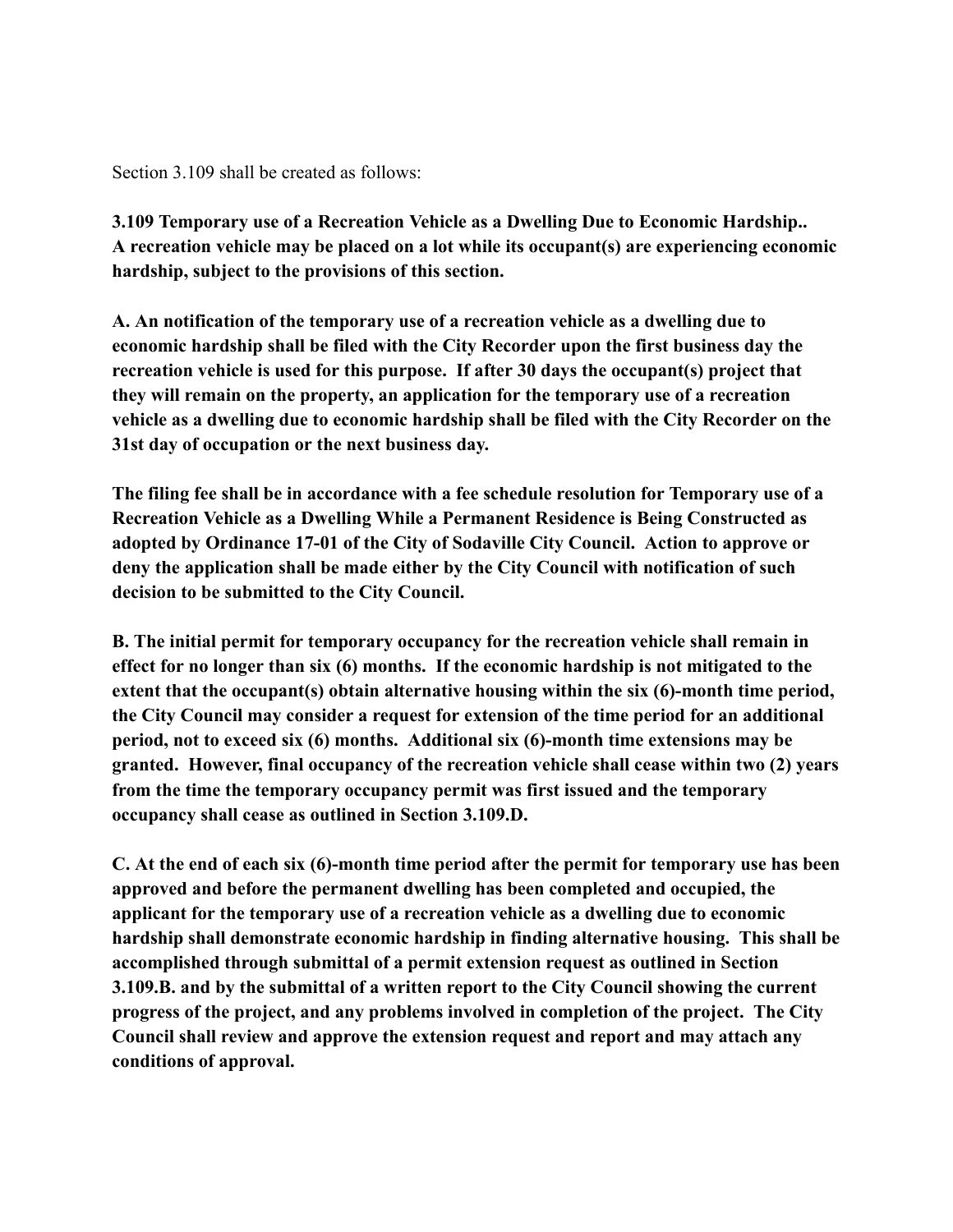**D. At the end of the time period for temporary occupancy of the recreation vehicle, the temporary occupancy shall cease and evidence of discontinued use of the recreation vehicle shall be provided to the city. All utility hookups shall be terminated. The recreation vehicle shall either be removed from the property or stored on site in such a manner that it cannot be reoccupied on the property.**

**E. A recreation vehicle which is used as a temporary residence in accordance with this section shall either be self-contained or connected to the on-site disposal system, and connected to the City Water system. Current license and registration must be maintained on the recreation vehicle.**

**F. If the temporary occupancy recreation vehicle is to be replaced on the property by another temporary occupancy recreation vehicle, the replacement recreation vehicle shall be reviewed and approved by the City Council prior to placement.**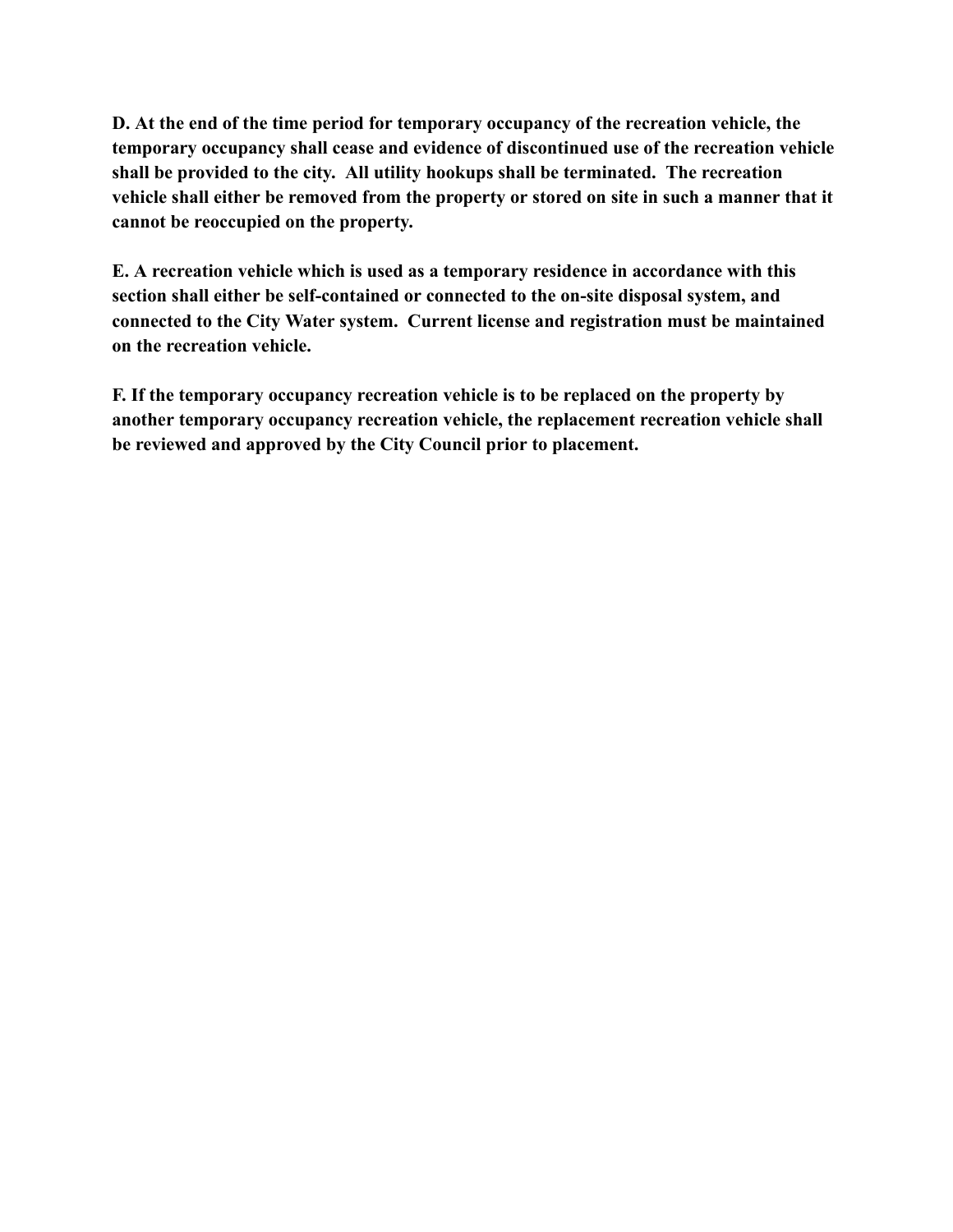## **10.b. Contract Review Board - CSC**

#### **Staff Summary**

Community Services Consortium in Albany provides water bill payment assistance for Linn County residents. CSC provided an explanation letter and a contract for the City Council to review at a future meeting enrolling the City in this program so that Sodaville residents who register for the program may receive water bill payment assistance. Enrollment occurs at no cost to the City, and federal funds are used to pay for water bills if a resident verifies low income eligibility with CSC. In April, the Council decided to review the agreement at a Contract Review Board session in May. Additional information answering Council questions will be provided at the May 19 Council meeting.

Suggested Motion: *I move to adopt the CONTRACT FOR WATER ASSISTANCE PROVISIONS BETWEEN COMMUNITY SERVICES CONSORTIUM AND CITY OF SODAVILLE.*

## **10.c. Contract Review Board - Ray Jackman Repair**

#### **Staff Summary**

City Staff circulated RFP 2022-1 in accordance with the City's procurement ordinance. After reaching out to potential bidders, the City received only two bids. City staff recommend awarding a bid to Ray Jackman Repair, a sole proprietorship. This firm is owned by Councilor Ray Jackman, who will be required to abstain on the vote for this contract, and will be required to abstain on the votes for the City's 2022-2023 Budget as well as any Supplemental Budgets passed during the 2022-2023 fiscal year.

Suggested Motion: *I move to award the RFP 2022-1 to Ray Jackman Repair and adopt the POTABLE WATER TRANSPORTATION SERVICES AGREEMENT*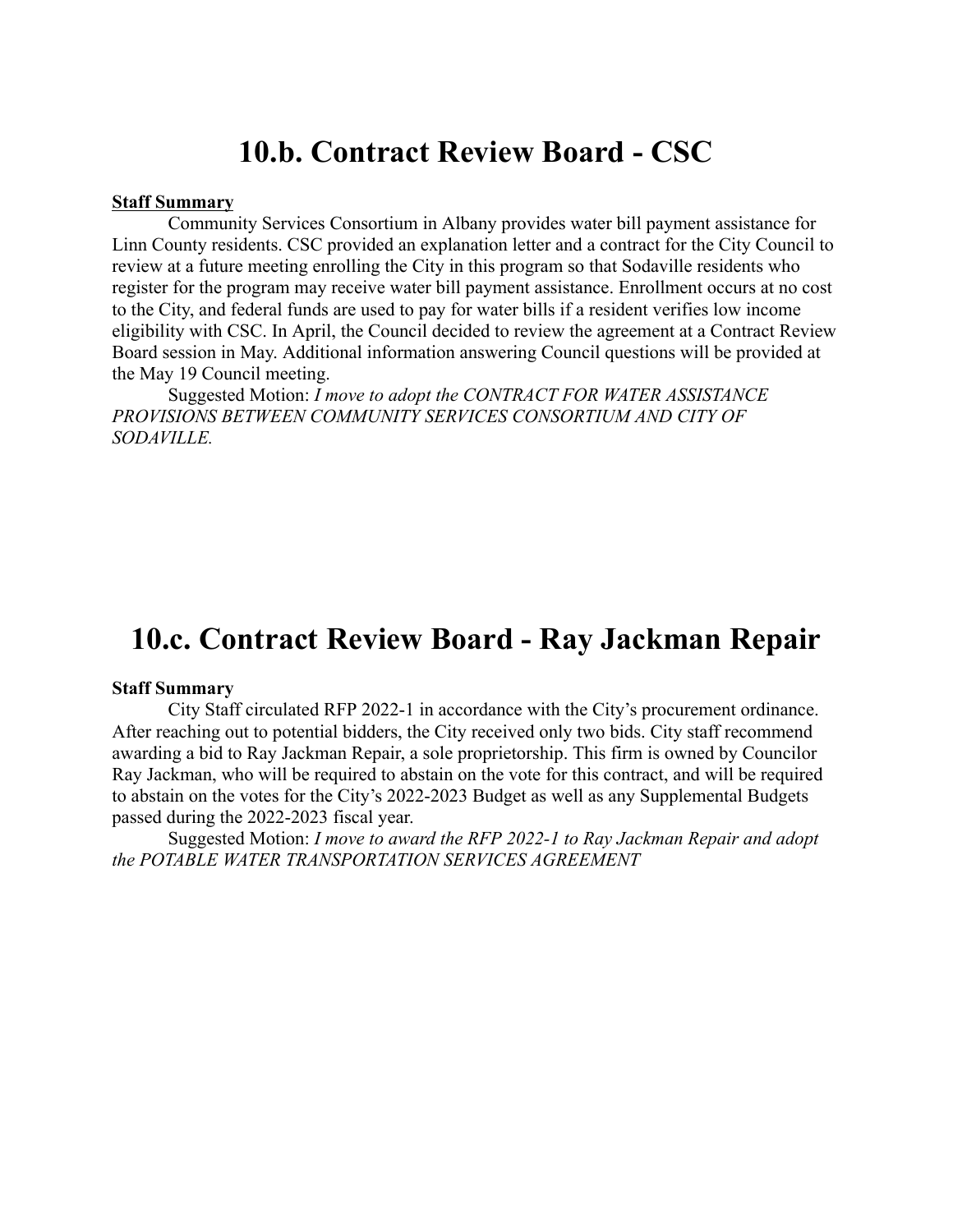# **10.d. 2022-2023 Budget Overview & Budget Committee Appointments**

## **Staff Summary: Budget Committee Appointments**

The City of Sodaville is required by law to convene a Budget Committee every May to review a budget proposed by the City Budget Officer and pass a recommended budget referred to the City Council. The Budget Committee is composed of all five elected members of the Council and five members of the public with staggered terms. The Budget Committee currently has four seats filled for members of the public. The Council must appoint one more Committee members in compliance with local government budget law. Council members must recuse themselves from voting on nominations of immediate family members or other members of their household. Budget Committee members must be registered to vote at properties within the Sodaville City limits.

| 2020-2022 | Peggy Bishop  |
|-----------|---------------|
| 2020-2022 | Tammy Lewis   |
| 2021-2023 | Suzie Hibbert |
| 2021-2023 | Vacant        |
| 2022-2024 | Joe Parsons   |

### **Nominating Procedure**

- 1. Any member of the Council may recommend an individual for nomination.
	- a. Councilor: *I recommend the appointment of John Doe.*
- 2. The Mayor announces the appointment of a Committee member for a specific term.
	- a. Mayor: *I appoint John Doe to the Budget Committee for the 2020-2022 term. Do any members of the Council have a conflict of interest requiring an abstention from voting for this nominee?*
- 3. If a Councilor has a conflict of interest voting for a Budget Committee member, they must name this prior to the vote.
	- a. Councilor Jane Doe: *I am married to John Doe, so I will abstain.*
- 4. Members of the Council make and second a motion to confirm the Mayor's appointment.
- 5. Following appointments, the City Recorder will coordinate with Budget Committee members to schedule a Public Hearing.